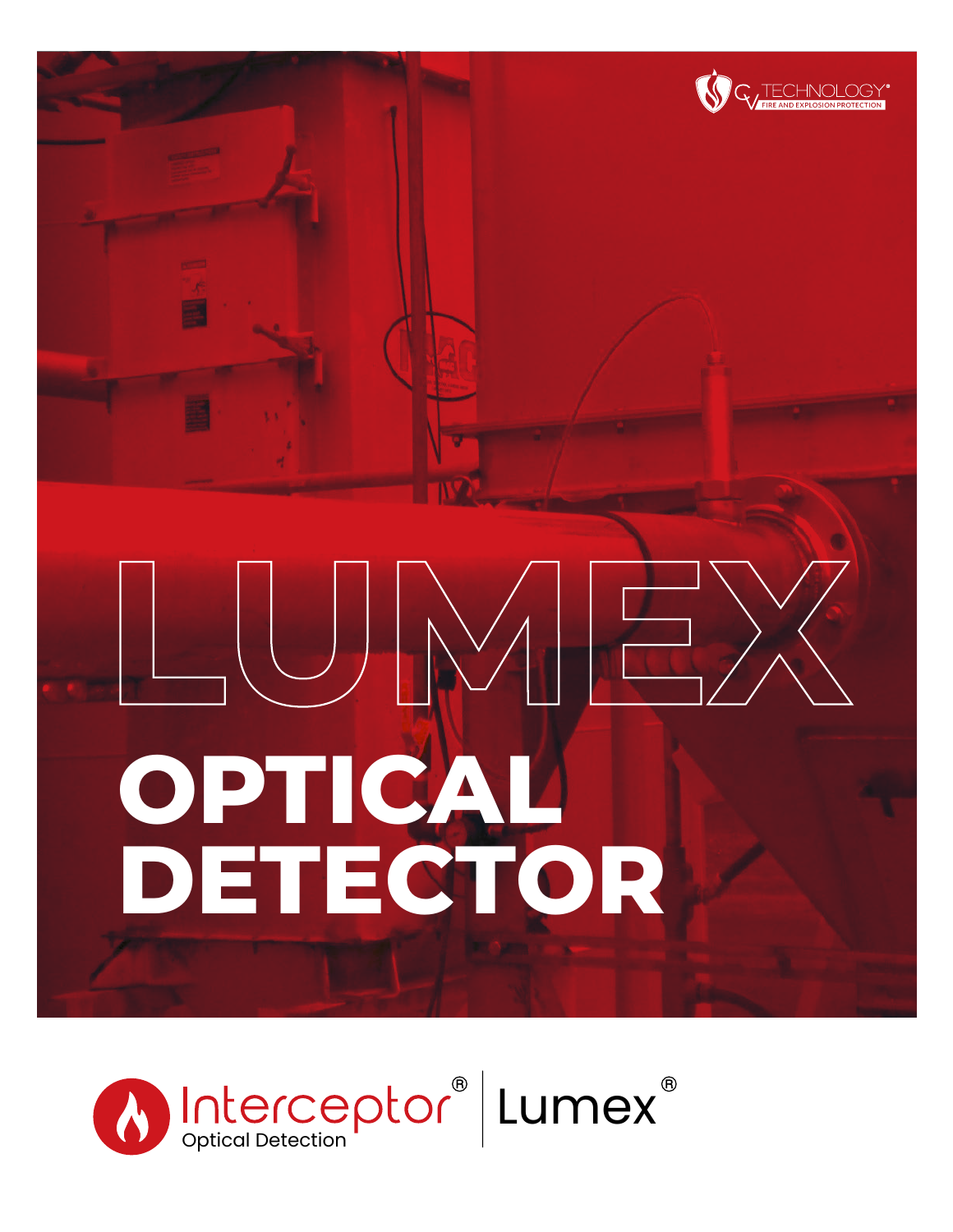## **The LumEx® optical detector** is an infrared detector designed for detecting explosions or flame propagations.

**LumEx® detectors are often used for detection purposes on isolation applications and bucket elevator suppression solutions.** The detector features two IR detection sensors that react to flame. The IR sensors are less sensitive to light sources compared to traditional optical detectors which limits false readings. Each LumEx® detector is provided with a welding adaptor that includes an air sweep connection. The air sweep connection is meant to keep the lens clear of particulates, and the detector has an internal self-checking function to alarm when cleaning is needed. LumEx® detectors also have the ability to record a data log of events including activations and faults.

**Chemical suppression and isolation systems are designed for use in almost any process handling combustible dust.**

The Interceptor®-HRD system can be used for pneumatic conveying systems, dust collection systems, cyclones, mills, dryers, conveyors, and storage vessels.

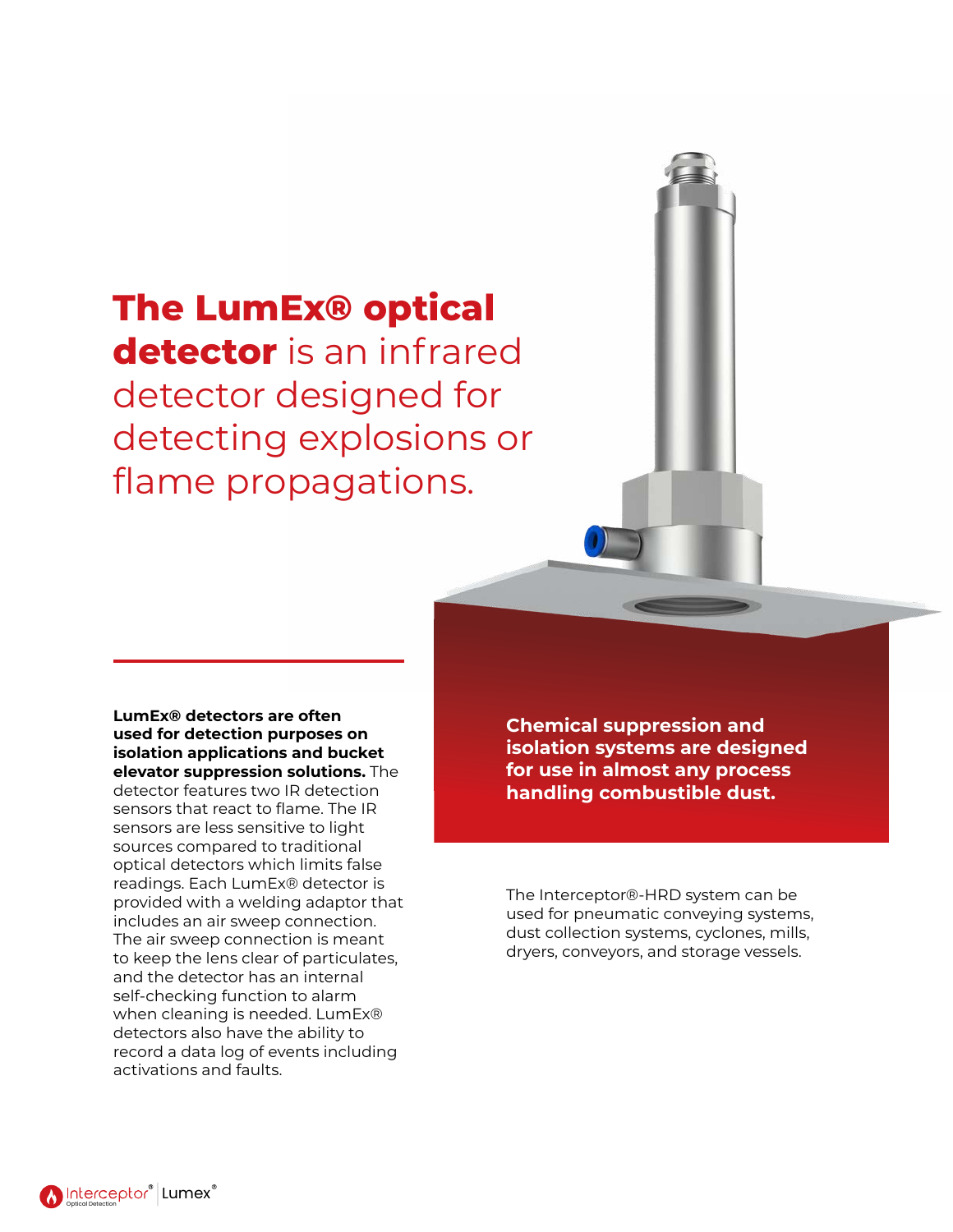# **FEATURES**

#### **NFPA 69 Compliant**

The LumEx® Detector is a compliant solution in NFPA 69 and is compliant for FM 7-76. LumEx® has an ATEX approval for the detection of a variety of different types of dusts.

#### **Air Sweep Connection**

The LumEx optical detector also includes an air sweep connection in the welding adaptor. The air sweep connection keeps the lens clear of particulates which could affect the precision of the sensor. Additionally, the detector has an internal self-checking function which will alarm when cleaning is necessary.

### **Light Sensitivity**

The LumEx® optical detector includes two IR detection sensors which are less sensitive to light sources in comparison with traditional optical detectors. This technology limits the LumEx® from providing the customer with false readings.

**LumEx®**

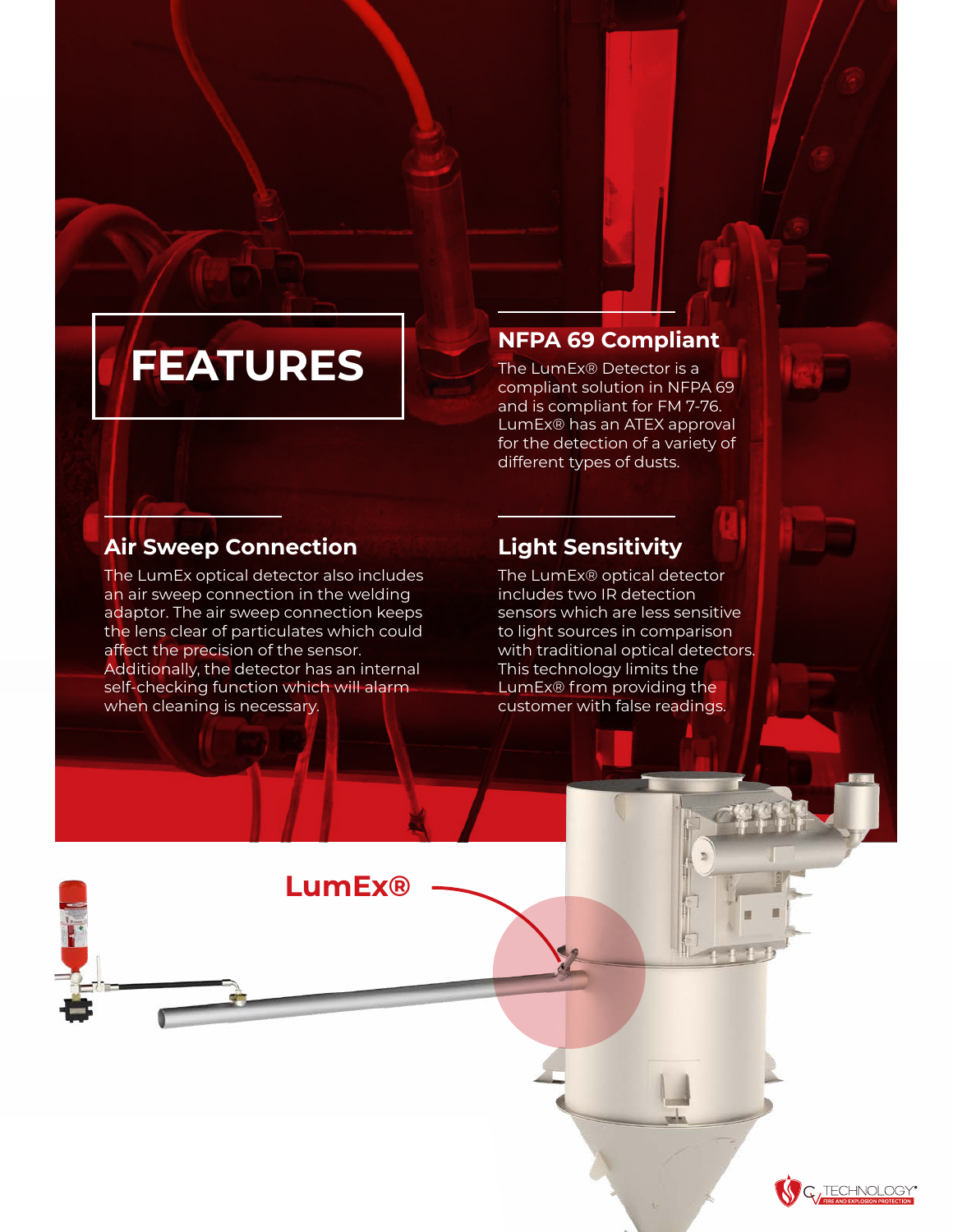





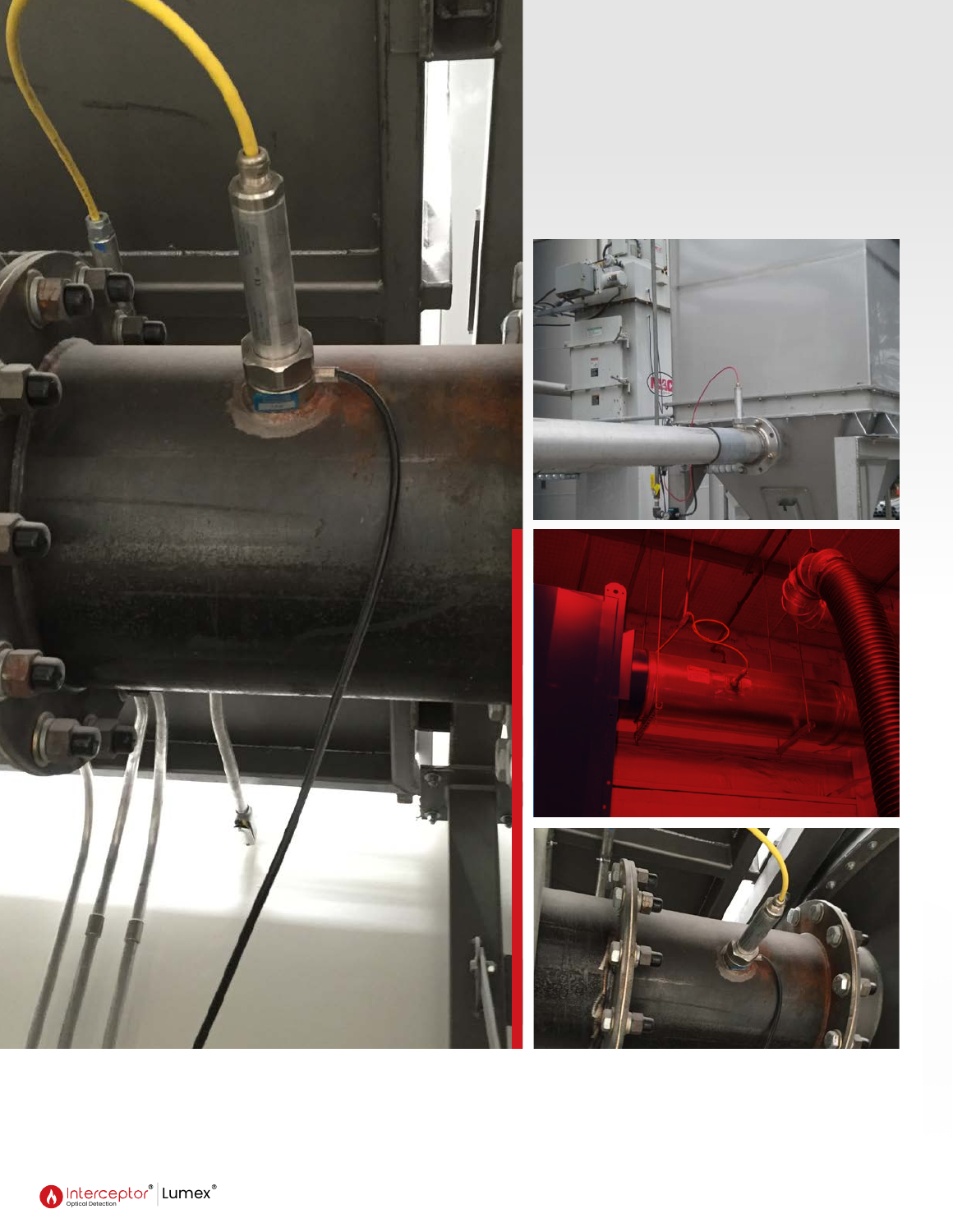|           | <b>DIMENSION</b> |
|-----------|------------------|
| $A$ (in.) | 0.74             |
| $B$ (in.) | 7.72             |
| $C$ (in.) | 2.43             |